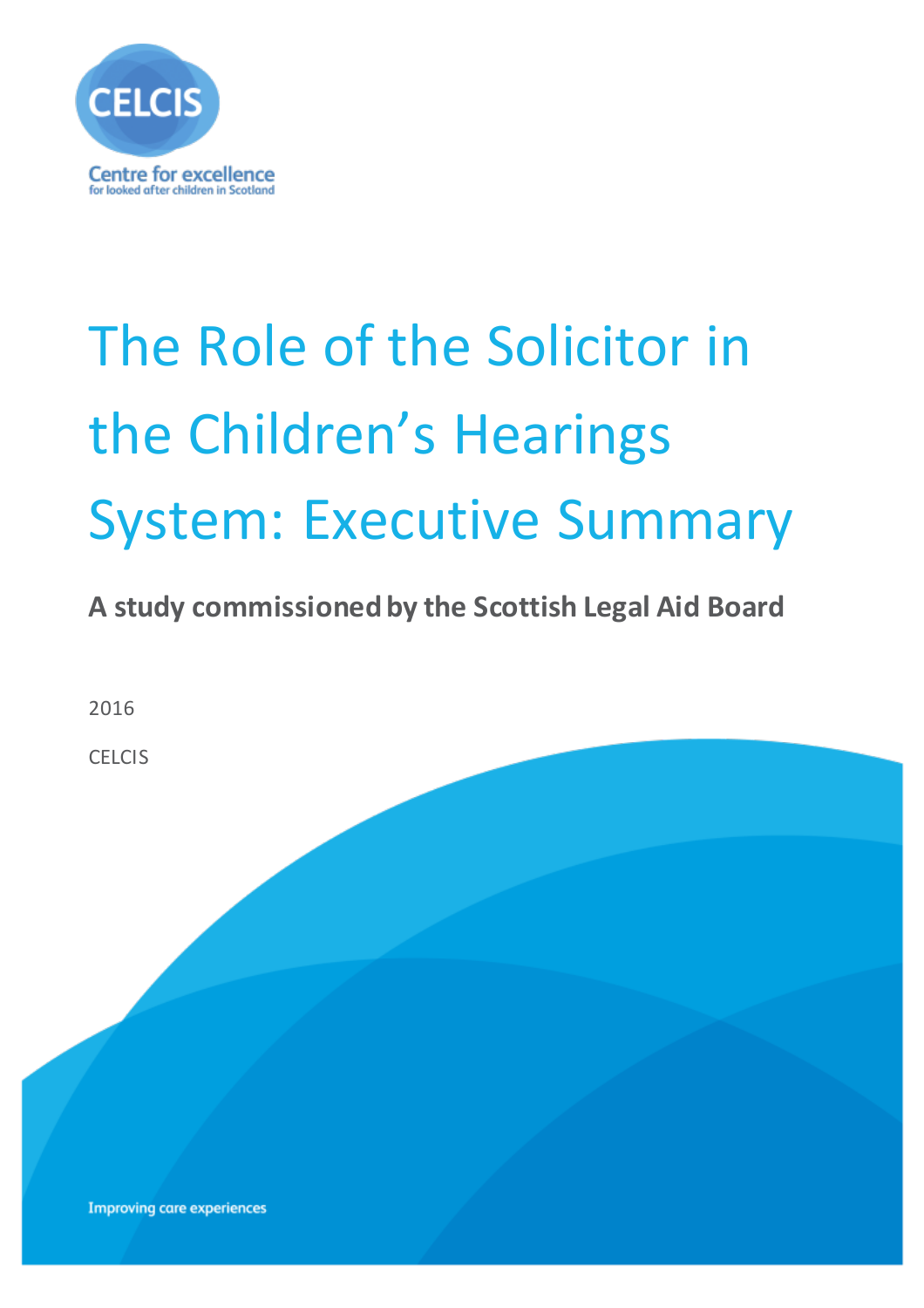#### **Acknowlegments**

We would like to extend our thanks to:

Young people who spoke openly about their experiences of solicitors, and to the professionals who made the time to share their own experiences of working with the Children's Hearings System and the role of solicitors within it.

Linda Jardine and colleagues at Children  $1<sup>st</sup>$  for efforts to recruit young people and parents to the study. Brian Houston and colleagues at Who Cares? Scotland for support in networking with advocates working across Scotland and their willingness to offer opportunities to young people to participate in the study.

The Scottish Children's Reporter Administration, Children's Hearings Scotland, Social Work Scotland and various local authorities and bodies for facilitating access to their members, and responding quickly and flexibly within the tight timescales the research presented.

#### **Accessting the Full Report**

You can access the full report on both the CELCIS [\(www.celcis.org\)](http://www.celcis.org)/) and SLAB [\(www.slab.org.uk\)](http://www.slab.org.uk)/) websites. Alternatively, please contact CELCIS directly to request a copy.

CELCIS Authors: Robert Porter, Vicki Welch and Fiona Mitchell

Contact: Vicki Welch[. vicki.welch@strath.ac.uk](mailto:vicki.welch@strath.ac.uk)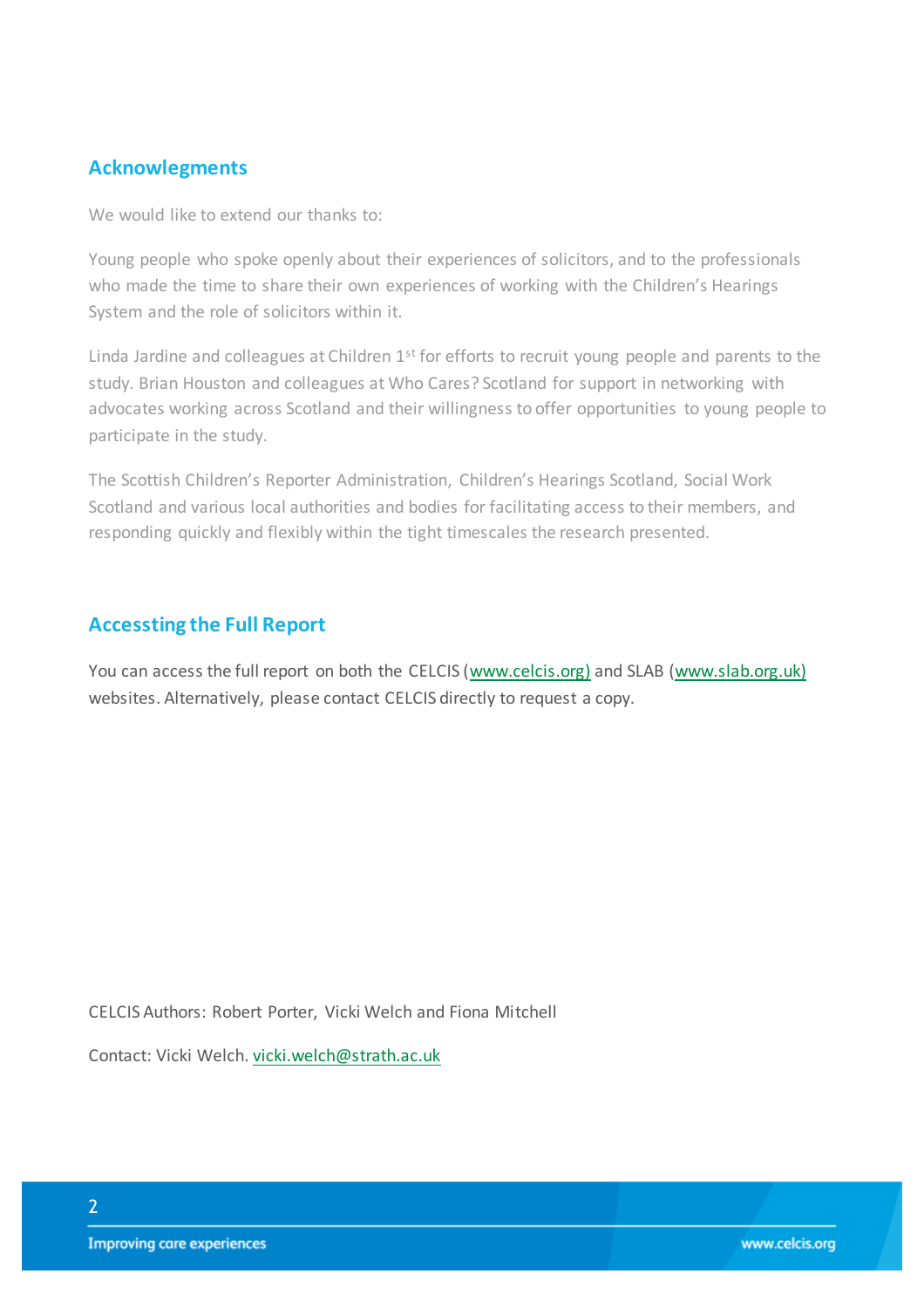## **Contents**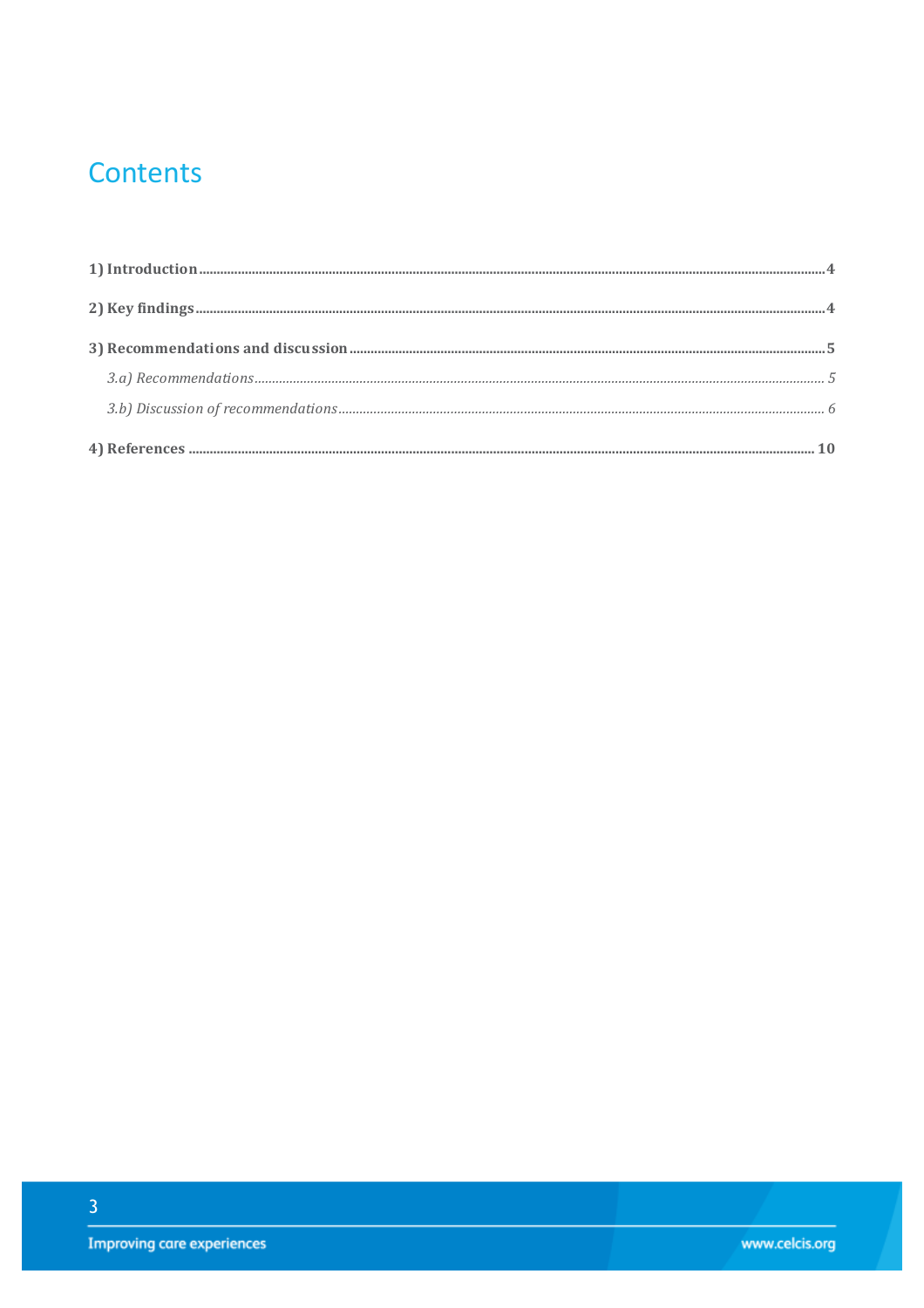## <span id="page-3-0"></span>1) Introduction

In 2015, the Scottish Legal Aid Board (SLAB) commissioned the Centre for Excellence for Looked After Children in Scotland (CELCIS) to carry out a research study looking at the role of solicitors in the children's hearings system. This research took place between July and December 2015, and was designed to address the following five topics:

- Defining the ethos of the children's hearings system and applying this to solicitors
- The role and impact of solicitors in the modernised children's hearings system
- How to achieve a fair and consistent approach to monitoring compliance
- How best to get feedback from professional and non-professional stakeholders
- Training of solicitors on children's hearings

The role of solicitors in the children's hearings system has taken on greater importance over the last five years, as the number of solicitors attending hearings proceedings is perceived to have increased since Part 19 of the Children's Hearings (Scotland) Act 2011 enabled the provision of legal aid to both children and other relevant people.

The study included nationwide surveys conducted with solicitors, social workers, reporters, and panel members, followed by focus groups with these groups. In addition, the study included key informant interviews with various professional stakeholders and interviews with three young people with experience of solicitors in the children's hearing system.

## <span id="page-3-1"></span>2) Key findings

All respondent groups felt that most solicitors attending children's hearings acted in ways that can be constructive and valuable. All groups of participants welcomed solicitor involvement in cases where they were representing children or young people. However, 90% of legal aid work in hearings during 2013/14 was conducted on behalf of parents and other relevant people (as had been anticipated from changes implemented from the 2011 Act). Most participants also identified that the presence of solicitors could sometimes present challenges, usually in relation to solicitors' representation of parents and other relevant people.

Perceived advantages associated with the involvement of solicitors included:

- their ability to put forward their clients' views and desired outcomes,
- solicitors calmed clients when they were feeling highly emotional,

4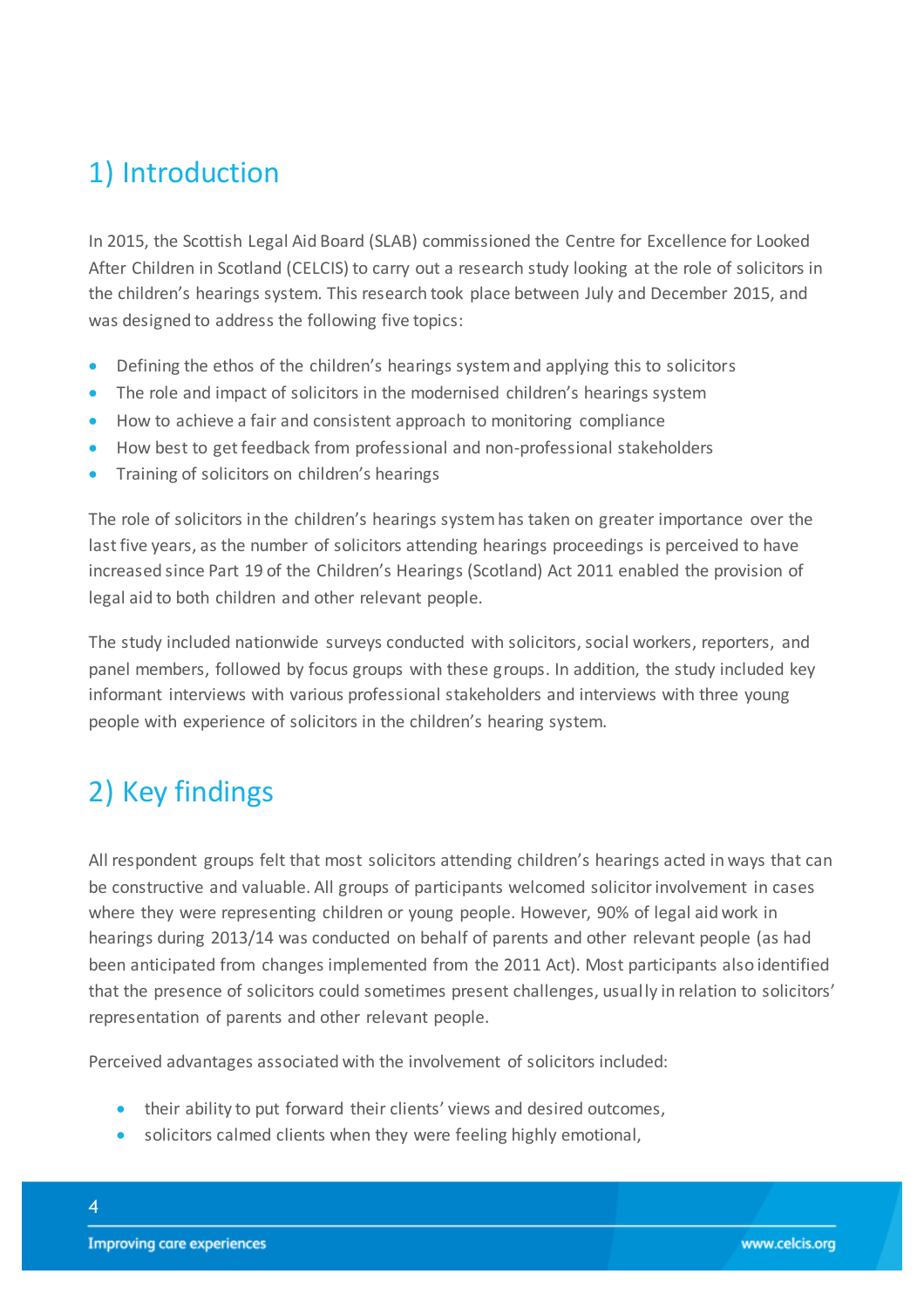- solicitors managed their clients' expectations,
- solicitors described and clarified the process and procedures for their clients,
- solicitors supported clients to speak for themselves, and
- the presence of solicitors sometimes resulted in positive changes in the behaviour of others in the hearing (such as encouraging them to provide greater clarity).

The perceived challenges associated with the involvement of solicitors included:

- a minority of solicitors who acted in problematic ways, such as portraying an adversarial, formal, intimidating, or disrespectful style said to be out of keeping with the ethos and approach of the children's hearings system,
- some solicitors who lacked the requisite knowledge to take part effectively in hearings (said typically to be in relation to child development, attachment, and contact),
- some solicitors who provided what others saw as unrealistic advice to their clients regarding possible outcomes of hearings or appeals, or who gave what others saw as 'inappropriate' guidance on working with social workers,
- a sense that others present in hearings sometimes felt less confident and more on-edge when a solicitor was present, and
- a widespread perception (held within all groups) that solicitors are exempt from the requirement to be focused on the best interests of the child.

## <span id="page-4-0"></span>3) Recommendations and discussion

## <span id="page-4-1"></span>3.a) Recommendations

We base the following recommendations around the original remit for this study as defined by the SLAB. However, we also feel that the findings in this report will be of interest to other stakeholders concerned with improving children's hearings, and we hope these findings will inform positive developments or further study in different areas of work. We make six recommendations based on the findings, our suggestion are that there is a need for SLAB, together with other relevant agencies to:

- 1. Seek to establish an agreed 'ethos' for children's hearings that applies to all professions and participants in the system.
- 2. Clarify the role of solicitors in the hearings system for all stakeholders. In particular, clarifying the manner in which their actions should protect the best interests of the child while

5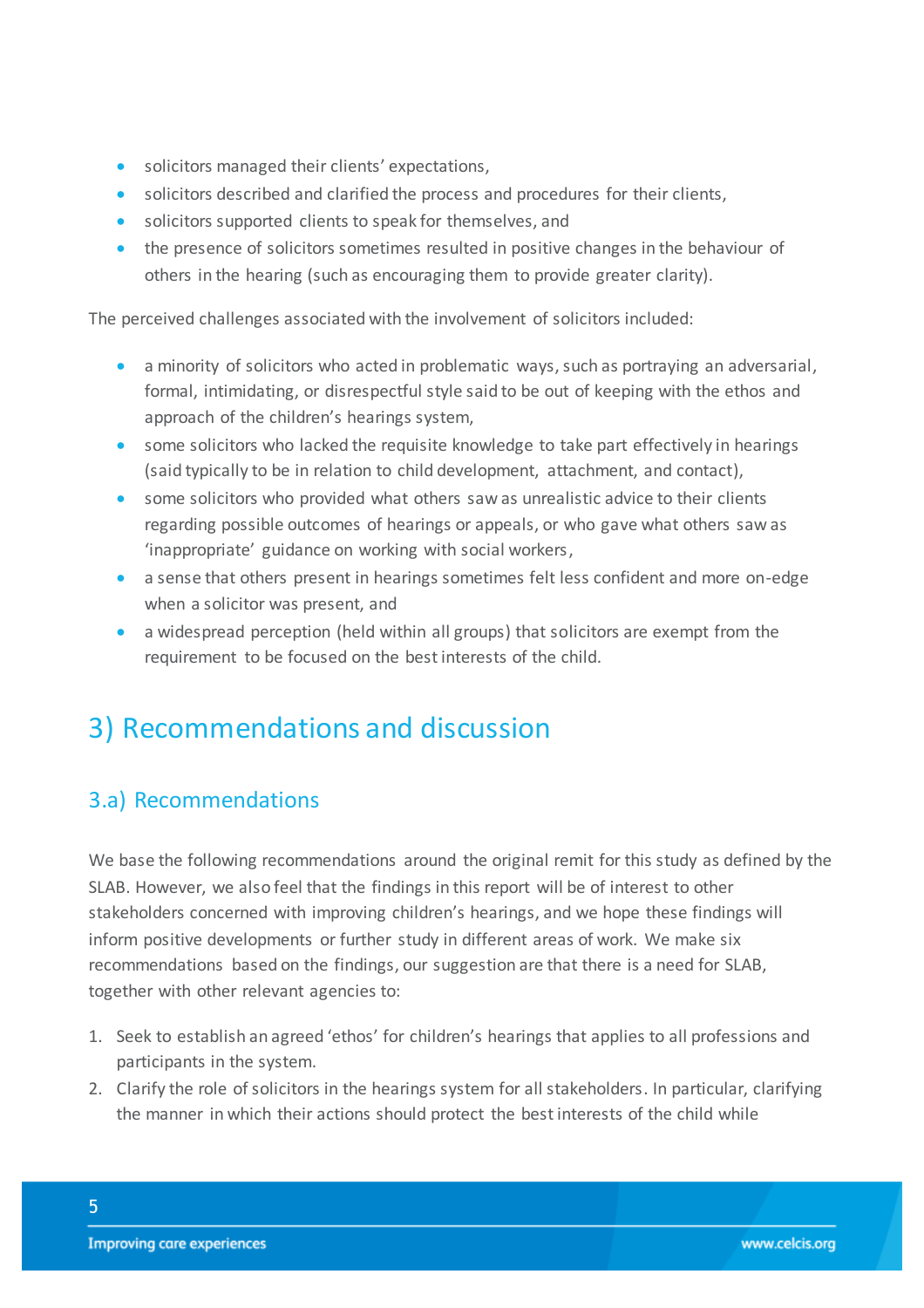representing the wishes of their client, and clarifying the information on which they should base judgements of the best interests of the child.

- 3. Work to identify, define, and develop compulsory training items that solicitors must complete prior to registering to provide representation in children's hearings.
- 4. Promote a framework of continuing professional development (CPD) that is available for solicitors on an on-going basis and that links to wider frameworks of learning for others involved in the hearing system. Specifically, solicitors are likely to benefit from CPD focused on the children's hearings system, covering issues relevant to the child's wellbeing, Such as child development, communicating with children, family functioning, and attachment, as well as the current competencies set out in the SLAB code of practice.
- 5. Work to establish and promote high quality, well-managed, inter-professional training. Such training should ensure that there is mutual understanding of roles and responsibilities in the children's hearings system, and that there is an emphasis on the collaborative, child-centred ethos of the hearing process. This training should foster a culture of mutual respect for all parties. This training would ideally form part of the compulsory training, as well as being available on an on-going basis.
- 6. Work to establish an on-going feedback mechanism to assist in the monitoring of solicitors in the children's hearing process.

### <span id="page-5-0"></span>3.b) Discussion of recommendations

**Recommendation 1:** Findings throughout this study show general agreement on many of the features of hearing ethos. However, there is not universal agreement and nuances exist in the way different actors understand, and act upon key features. This situation means that there may sometimes be a possibility of ineffective communication, loss of efficiency or even conflict. The CHIP has already identified the need to develop a shared definition of the ethos and we would support their efforts to achieve this. A valuable starting point would be a consideration of the hearings ethos as Children's Hearings Scotland have already outlined it.

**Recommendation 2:** The 2011 Act establishes the presence of solicitors to act for children and relevant persons in order to ensure their effective participation and rights under the EHRC.

Guidance for solicitors from SLAB makes it clear that they should ensure that the interests of the child remain central to the hearing. Despite this, participants from across all stakeholder groups erroneously felt that solicitors were not bound in any way to promote or take account of the best interests of the child.

The view that solicitors are duty-bound to act on the instructions and in the interests of their client, and, that this may complicate any requirement to act in the best interests of the child is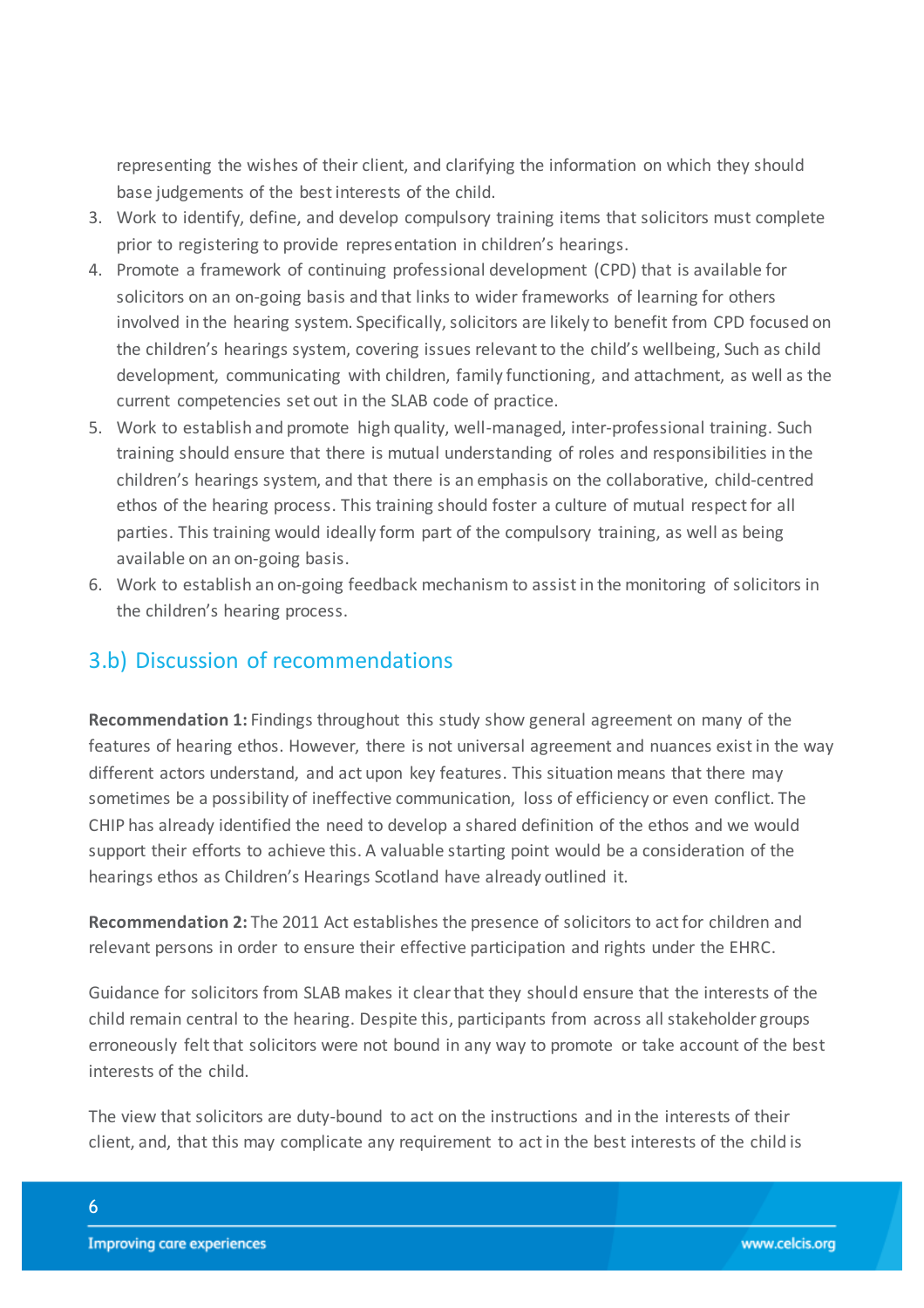somewhat simplistic, and should be explored and clarified. Even so, this idea has become the source of significant challenges for the hearings system, and some participants in hearings feel it results in disruption to the care of children via the introduction of damaging delay.

Better clarity around the role of the solicitor is therefore important for the improved functioning of the hearings process. Clarity over their role will help solicitors and other stakeholders involved in the hearings process to respond appropriately and further enhance the contribution that solicitors make.

More widely, further dialogue and greater clarity about the responsibilities of all the key stakeholders involved in a hearing would assist everyone to understand the role they play and to develop respect for all the other parts of the system.

**Recommendation 3:** All participant groups addressed the idea of compulsory training and the majority endorsed this. They expected that such training would address a number of issues in relation to the depth of understanding of solicitors. It was suggested such training should address; the structure and ethos of the hearings system (as clarified through Recommendation 1); the role and approach of the solicitor in the children's hearing system; child development; child and parental attachment; effects of contact; and communicating with children. We feel that all of these areas are suitable for consideration, along with a focus on the roles of others involved in the hearings. Readers should consider this in tandem with Recommendation 4, and the need for interprofessional training.

Completion of such training would bring solicitors into line with training provided to other core participants of the hearings system, increasing their understanding of the perspectives of other participants, and providing a greater knowledge of the impact that issues such as contact, and attachment can have on children. It is expected that this will contribute to their understanding of the best interests of the child enabling them to better prepare their clients for hearings.

**Recommendation 4:** Solicitors in the focus groups reported that they found it challenging to find CPD that was relevant to the children's hearings system, but not solely based on issues of the law. Some had to arrange their own courses. Given the training needs recognised in this study, and the SLAB requirements that solicitors ensure they continue to meet competencies through ongoing CPD, the availability of appropriate CPD seems a key component of ensuring that high standards of practice are maintained in the hearings system.

We feel that CPD should cover similar topics to those detailed for registration, with a focus on both sharing experiences between solicitors to aid the spread of good practice, and working in collaboration with other stakeholder organisations to ensure that the role and practice of solicitors in the children's hearing process develops in concert with other stakeholders.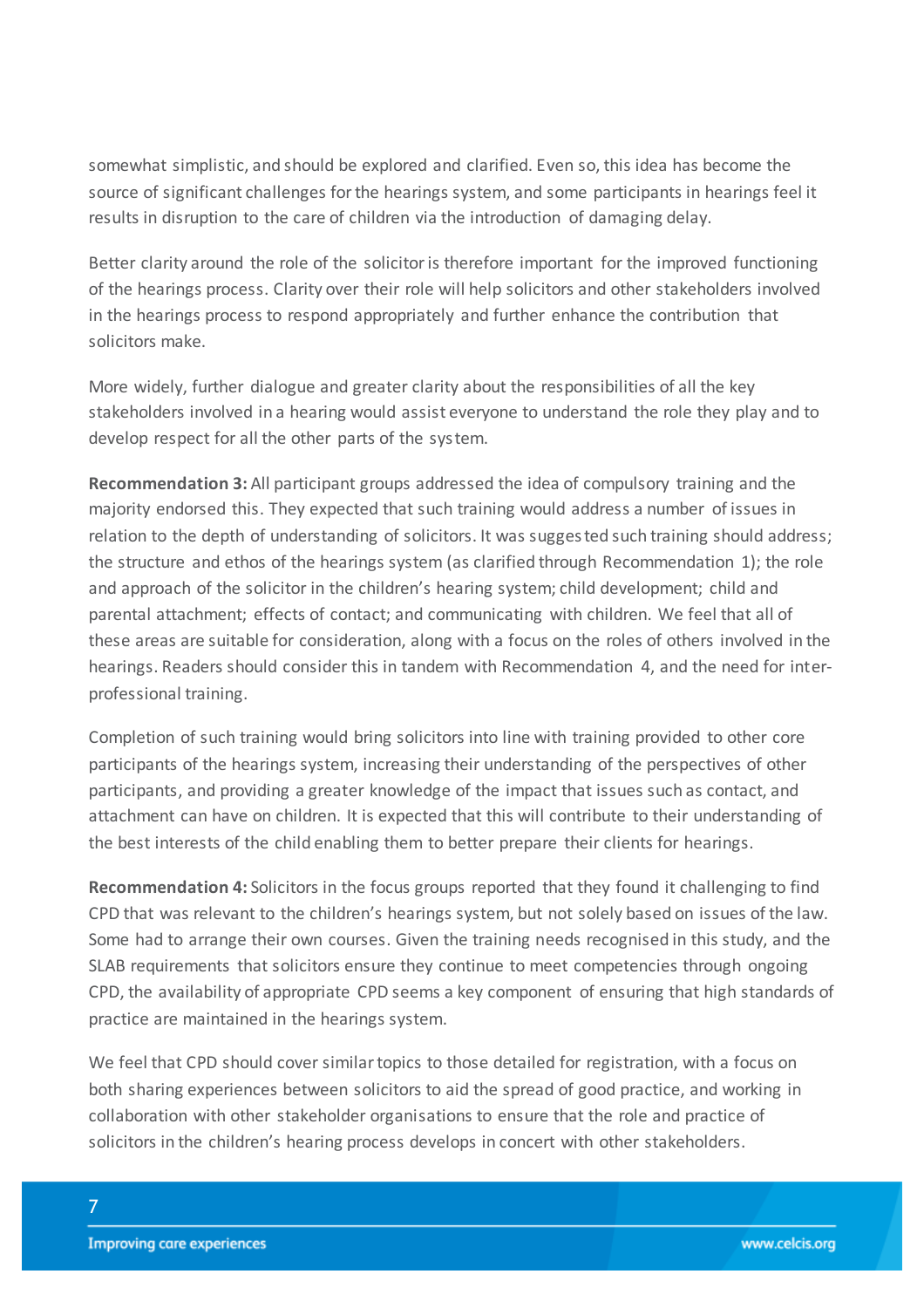Peer observation, as well as coaching or mentoring may be useful within the context of CPD, particularly in the early practice of solicitors, to ensure standards are established from the outset. This might include stand-alone observation and feedback or specific observation related to a particular training opportunity.

It is important that CPD present an opportunity for solicitors working in the children's hearings system to gather the skills and knowledge that are of benefit to working in the children's hearings system, but are not currently available from traditional legal training providers. Not surprisingly, these relate almost exclusively to the development of children, and the impacts that care and protection decisions can have upon them. Access to training on the understanding of child development, attachment, the impact of contact, and communication with children, similar to that expected of children's panel members should be available to solicitors as professionals working within the children's hearings system.

Many related CPD activities are available to panel members, reporters and social workers, and there is likely to be an opportunity for solicitors to engage with these activities, via collaboration between relevant institutions along with the SLAB and the Law Society of Scotland. All participants are likely to welcome further engagement of solicitors in multi-disciplinary training events.

**Recommendation 5:** All respondent groups indicated the need for inter-professional training. Participants expected that such training would facilitate mutual understanding of roles and ways of working, and clarify expectations from other professionals. Inter-professional training has been a part of many different training plans in relation to the hearings process, and this will continue in the future. Indeed inter-professional training is currently one focus of the Children's Hearings Improvement Partnership (CHIP) 'Learning and Development in the Hearings System' workstream. We recommended that plans for this training include early opportunities for solicitors.

In the context of our findings about the challenges of working within the hearings, it is important that the efficacy of training to both solicitors and others involved in the children's hearings system is maximised by ensuring that hearing rooms across Scotland provide an environment in which they can apply their learning. We would see this inter-professional training as additional to the continuous CPD training in which solicitors might engage in alongside others in the children's hearings system. This training would focus instead on an understanding of roles and challenges within hearings, and on incorporating collaborative learning and development in order to foster a culture where the drivers of effective implementation are reinforced.

We need to sound a note of caution however, that providers of inter-professional training must facilitate it in a manner that ensures positive experiences and outcomes for all participants. In the context of solicitors in the hearings, this is no simple matter. As this report demonstrates, there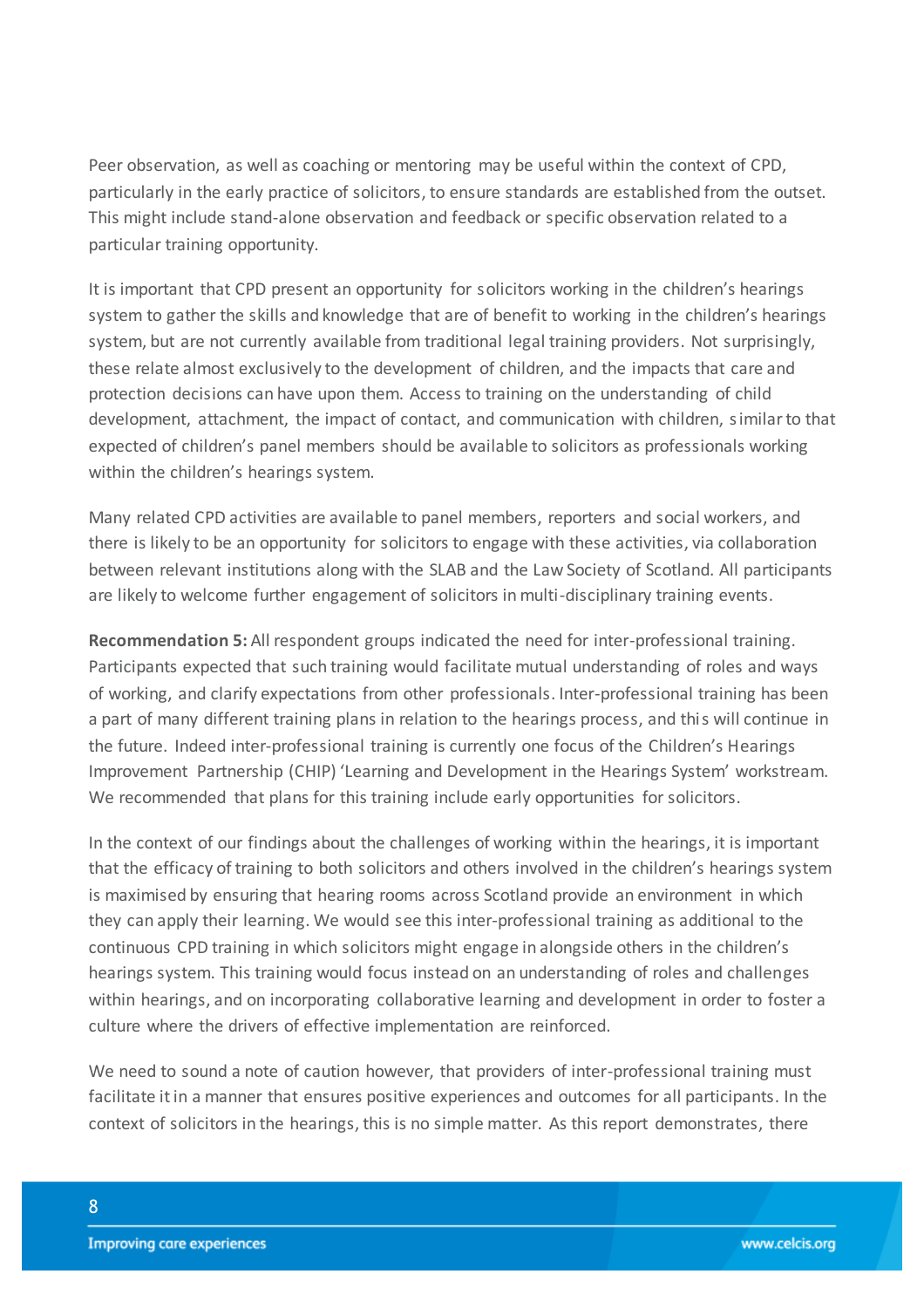are strong feelings relating to the presence and role of solicitors in the hearings system, any joint training between professional groups needs to ensure that interactions are constructive and respectful and that learning outcomes are appropriate to all. Failure to achieve this may harm working relationships. Sloper (2004) found that facilitators of good multi-agency working included having clear aims, roles, and responsibilities, and a commitment at all levels of the organisations involved, and Glennie (2007) supports the use of these as the aims of inter-professional training.

**Recommendation 6:** Although uncommon in other legal contexts, formal monitoring of, and feedback on, the performance of solicitors in the hearing environment is worthy of consideration because the approach, and working methods of the children's hearing system differ markedly from other legal settings. This report shows there are significant concerns among other stakeholders in the hearings system regarding the conduct of a minority of solicitors. Participants across the different stakeholder groups voiced the opinion that some form of monitoring would be appropriate and welcome, and expressed a desire for parity in the monitoring between all stakeholders in the hearings system. They noted that panel members, social workers, reporters, and safeguarders were all subject to observations of their practice by employers, supervisors, or their governing bodies. Although solicitors were concerned about observation, other stakeholders considered observation an appropriate measure, as many of their concerns related to behaviours in the hearings.

Unsurprisingly, each stakeholder group reported that they did not feel that *they* were an appropriate group to monitor individual solicitors, but most welcomed the possibility of providing generalised feedback.

The two organisations with the clearest lines of accountability (beyond employing firms and senior partners) are the SLAB and the Law Society of Scotland. The SLAB have the duty to ensure that solicitors who provide representation under the children's legal assistance regime comply with the code of practice in relation to children's legal assistance cases and, with the Law Society of Scotland, that peer review quality assurance is being implemented. The development of feedback mechanisms to contribute to the framework of monitoring of solicitors' compliance with the Code of Practice is therefore most appropriately taken forward by these bodies.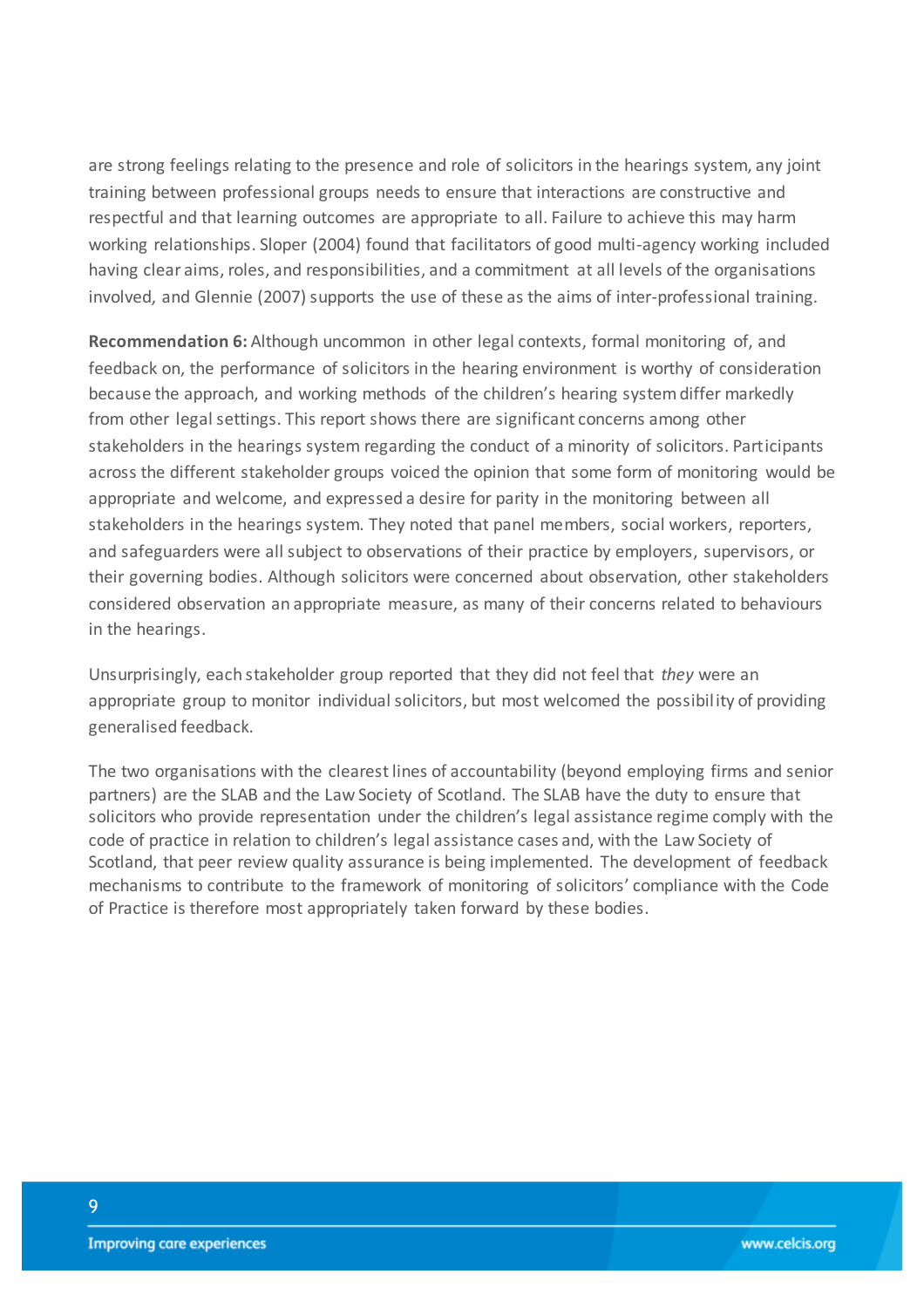## <span id="page-9-0"></span>4) References

Analysis of LACSIG Permanence Regional Events, CELCIS (2013).

- Children's Hearings Scotland. (2012). *National Standards for the Children's Panel*. Retrieved from Edinburgh:
- Children's Hearings Scotland. (2015). *Annual Report April 2014-March 2015*. Retrieved from Edinburgh:
- CHS. (2013a). Competence Framework for Panel Members. Edinburgh: Children's Hearings Scotland.
- CHS. (2013b). Panel Member Training Pathway. Edinburgh: Children's Hearings Scotland.
- Clark, P. G. (2011). The devil is in the details: The seven deadly sins of organizing and continuing interprofessional education in the US. *Journal of Interprofessional Care, 25*(5), 321-327. doi:10.3109/13561820.2011.578223
- Duquette, D. N., & Darwall, J. (2012). Child Representation in America: Progress Report from the National Quality Improvement Center. *Family Law Quarterly, 46*.
- Fritz, C., Morris, P., & Richler, J. (2012). Effect size estimates: current use, calculations, and interpretation. *Journal of Experimental Psychology: General, 141*(1), 2-18.
- Glennie, S. (2007). Developing interprofessional Relationships: Tapping the Potential of Interagency Training. *Child Abuse Review, 16*, 171-183.
- Kearney, B. (2000 ). *Children's Hearings and the Sheriff Court*. Edinburgh: Butterworths.
- Lorente, M., Hogg, G., & Ker, J. (2006). The Challenges of Initiating a Multi-Professional Clinical Skills Project. *Journal of Interprofessional Care, 20*(3), 290-301.
- Mooney, A., & Lockyer, A. (2012). Children's Representation. In M. Hill, G. Head, A. Lockyer, B. Reid, & R. Taylor (Eds.), *Children's Services*. Harlow: Pearson.
- Norrie, K. M. (2013). *Children's Hearings in Scotland* Edinburgh: Green.
- Ormston, R., & Marryat, L. (2009). *Review of the children's legal representation grant scheme*. Edinburgh: Scotland. Scottish Government Social Research.
- Reeves, S., Zwarenstein, M., Goldman, J., Barr, H., Freeth, D., Koppel, I., & Hammick, M. (2010). The effectiveness of interprofessional education: key findings from a new systematic review. *Journal of Interprofessional Care, 24*(3), 230-241. doi:10.3109/13561820903163405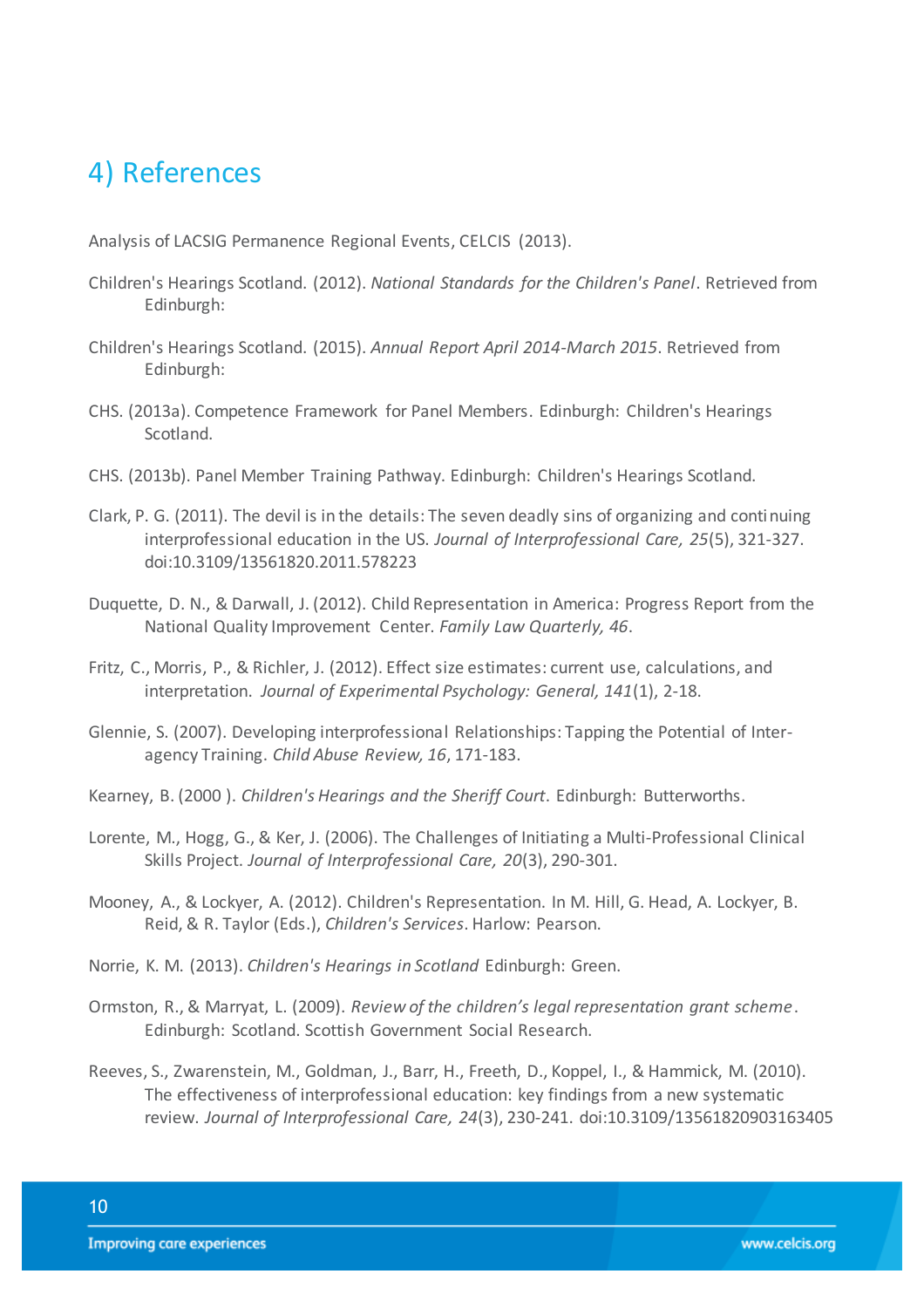- Robinson, M., & Cottrell, D. (2005). Health Professionals in Multi-Disciplinary and Multi-Agency Teams: Changing Professional Practice. *Journal of Interprofessional Care, 19*(6), 547-560.
- Scottish Children's Reporters Administration. (2015) SCRA Annual Accounts 2014/15. Edinburgh: Scottish Children's Reporters Administration.
- Scottish Government. (2006). *Code of Practice for the Joint Inspection of Services to Protect Children and Young People*. Edinburgh: Scottish Government.
- Scottish Legal Aid Board. (2014). *Annual Report 2013-2014*. Retrieved from Edinburgh:
- Scottish Social Services Council. (2014). *Scottish Social Services Sector: Report on 2013 Workforce Data*. Retrieved from Dundee:
- SCRA. (2015). Locality Based Induction for Reporters.pdf>. Edinburgh: Scottish Children's Reporters Administration.
- Code of Practice in relation to Children's Legal Assistance Cases, SLAB (2013a).
- Code of Practice in relation to Children's Legal Assistance Cases, (2013b).
- Sloper, P. (2004). Facilitators and barriers for co-ordinated multi-agency services. *Child: Care, Health and Development, 30*, 571-580.

The Scottish Government. (2011). Children's Hearings (Scotland) Act 2011.

Thomson, L., McArthur, M., & Camilleri, P. (2015). Is it 'fair'? Representation of children, young people and parents in an adversarial court system. *Child & Family Social Work*, n/a-n/a. doi:10.1111/cfs.12226

11